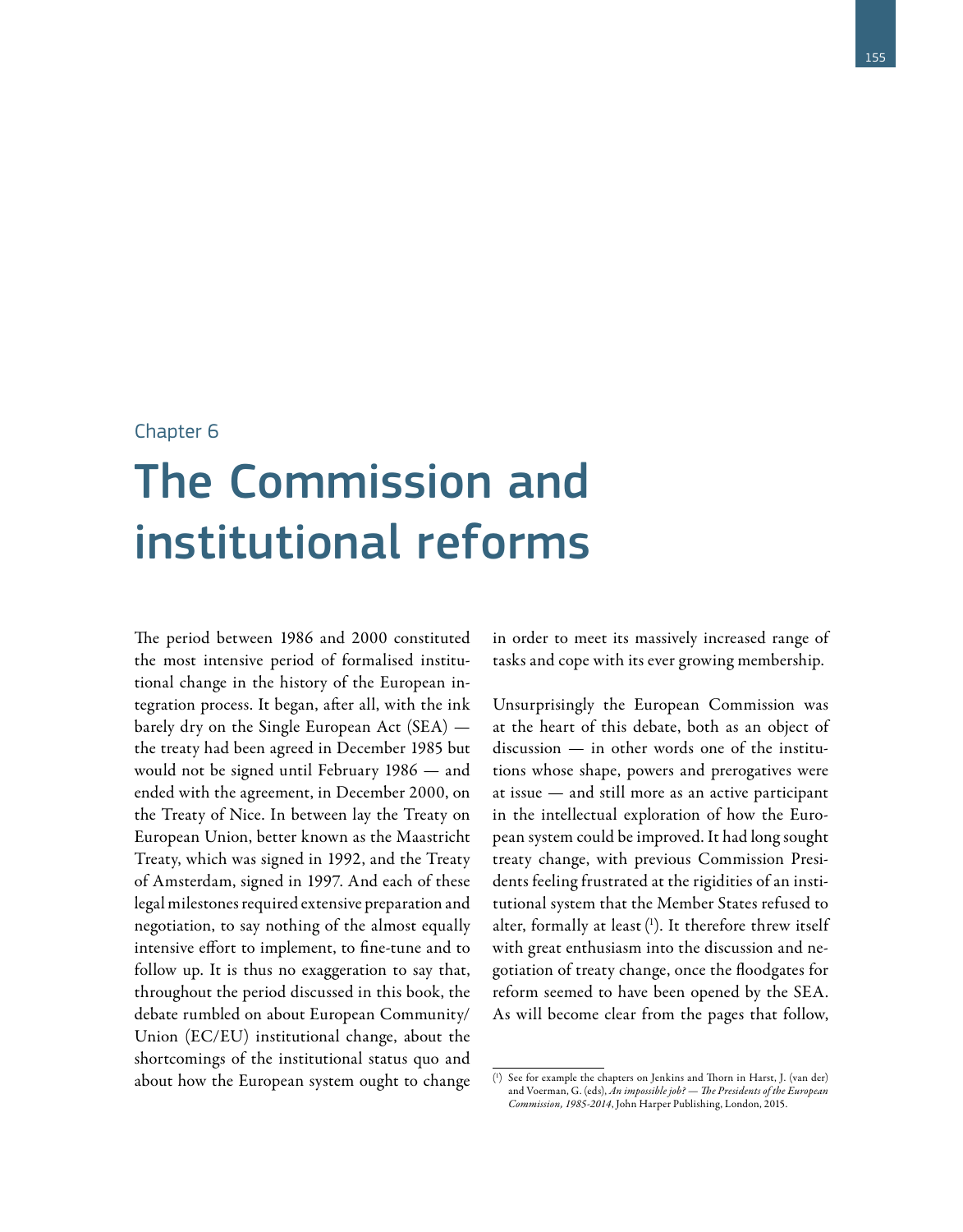the Delors, Santer and Prodi Commissions all engaged seriously and with substantial energy with both the broader discussion about what shape Europe's institutions should take and the more detailed work of the multiple intergovernmental conferences (IGCs) convened during this period to carry out the task of treaty alteration. In the process they were able to secure a series of important changes, helping to steer through a massive broadening of the policy range of the EC/EU and utterly transforming the standing and powers of its core institutions. The European system of 2001 was institutionally very different from that of 1985.

Alongside the indisputable range of achievements, however, there also developed a sense of frustration about the inability of the EC/EU to move ahead as far and as fast as many within the European Commission had hoped. Dismay at what had not been done began to outweigh satisfaction with what had been achieved, not least because very real doubts remained, in the Commission and elsewhere, about whether the institutional system was strong enough and effective enough to cope with the vastly extended policy remit and the massively increased membership expected in the early years of the 21st century ( 1 ). The failure of these multiple rounds of European treaty reform to capture the imagination and support of the European public was also a preoccupation — the ratification process of each new set of European treaties became seemingly ever more fraught, not least because of the increasing recourse by Member States to referenda, the positive outcome of which was far from guaranteed. By December 2000 Prodi's assessment

of the Treaty of Nice thus was not only rather ambivalent, with disappointment at the missed opportunity mixed in with satisfaction at the changes that had been agreed, but was also accompanied by a clear-cut call for the EU to adopt a radically different approach to future treaty change. The course had been set for the European Convention of 2002-2003 and for the ill-fated European constitution to which it gave rise. The section that follows will thus not only look briefly at how the Commission approached each episode of treaty change and at its assessment of what had been achieved, but also at its mounting dissatisfaction at the pace and manner of European institutional advance.

It is of course true that the European Commission is almost bound to complain about Member States' caution with regard to treaty change. Jacques Delors's initial assessment of the SEA was highly cautious, describing it as an example of 'Europe of the feasible' rather than 'Europe of the ideal' ( 2 ). But such misgivings had soon been swept away by the extraordinary acceleration in the pace of European integration over the years that followed. Rather than a pragmatic and tentative advance, the SEA was soon being viewed as the crucial point of departure for the European boom of the late 1980s. Delors would retrospectively describe it as his favourite treaty ( 3 ).

This highly positive view of treaty change helps explain the enthusiasm with which Delors and his team greeted the 1990 decisions to convene two new IGCs: one to explore the treaty changes required by the push for economic and monetary union, the other to flank economic and monetary union with an advance towards political union.

<sup>(</sup> 1 ) The sensitivity of this subject was highlighted by the Commission's own hesitancy about the institutional implications of enlargement. Its 1992 report on 'Europe and the challenge of enlargement' was much less precise and far reaching than Frans Andriessen, its main author, would have liked, largely because his colleagues preferred caution to boldness in the uncertain atmosphere caused by the Danish rejection of the Maastricht Treaty. 'Europe and the challenge of enlargement', *Bulletin of the European Communities Supplement*, No 3, 1992. For the lengthy internal debates on both see HAEC, COM(92), Minutes No 1108, meeting of 3 June 1992; COM(92), Minutes No 1110, 17 June 1992. The watered-down text had little impact at European Council level.

<sup>(</sup> 2 ) '1985-86 session — Report of proceedings from 9 to 13 December 1985'*, Annex to the Official Journal of the European Communities: Debates of the European Parliament*, No 2-333, pp. 124-128.

<sup>(</sup> 3 ) Interview with Jacques Delors, 16 December 2009: https://www.cvce. eu/en/histoire-orale/unit-content/-/unit/07f58085-4b00-405f-a403a603c1397fd5/93a99c2a-41bb-4450-b16f-600e84bc05d1/Resources# 20f3eefc-fc4c-43e0-9e0d-e457ba9f368b\_en&overlay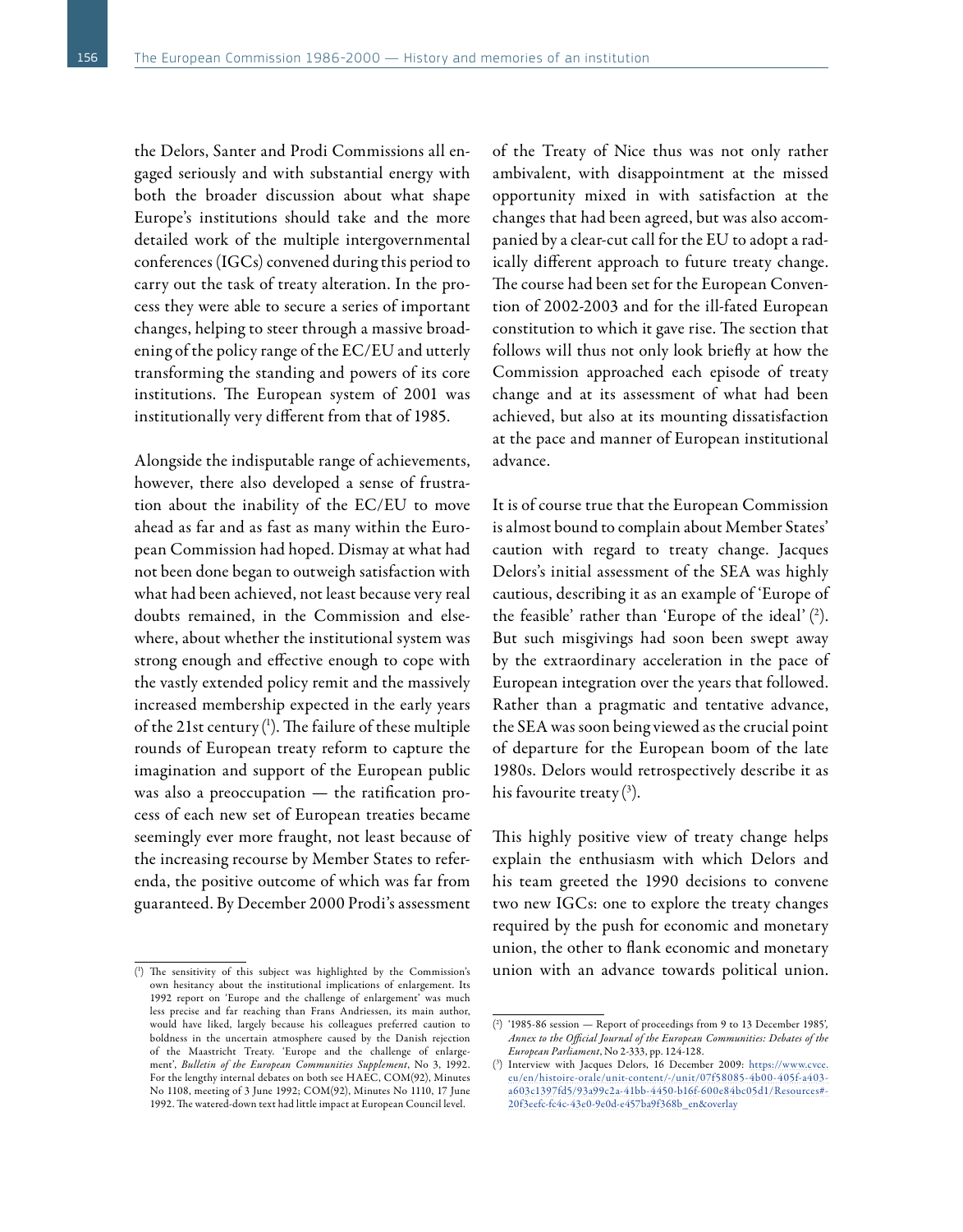

Frans Andriessen participated with Jacques Delors in the Intergovernmental Conference on Political Union in 1991. From right to left, sitting at the table: Frans Andriessen, Vice-President, Jacques Delors, President and Pascal Lamy, head of cabinet of Jacques Delors, speaking to the President.

The Commission was certainly very keen to emphasise the importance of boldness in each of the IGCs. Its October 1990 opinion on political union underlined how central parallel progress was: 'The osmosis between economic, social, financial and monetary policy on the one hand and foreign policy on the other is and should continue to be the underlying philosophy of a European Union, as affirmed in the preamble to the Single Act'( 1 ).

But it was also prepared to accept that somewhat different institutional arrangements could be devised for different policy areas: the opinion

recognised for instance that in external affairs the Commission's right of initiative should be shared with the Council presidency and the Member States( 2 ). There was pragmatism as well as enthusiasm as the negotiating process began. Notable too was the calibre of Commission participation in the IGC, with the President himself and two of his Vice-Presidents, Henning Christophersen (for Economic and Monetary Union) and Frans Andriessen (for Political Union), deeply involved. The progress of the IGC was a frequent topic for debate during the weekly Commission meetings, especially as the talks neared their climax in late 1991,

<sup>(</sup> 1 ) European Commission, *Political union*, Office for Official Publications of the European Communities, Luxembourg, 1990, p. 11.

<sup>(</sup> 2 ) Ibid., p. 15.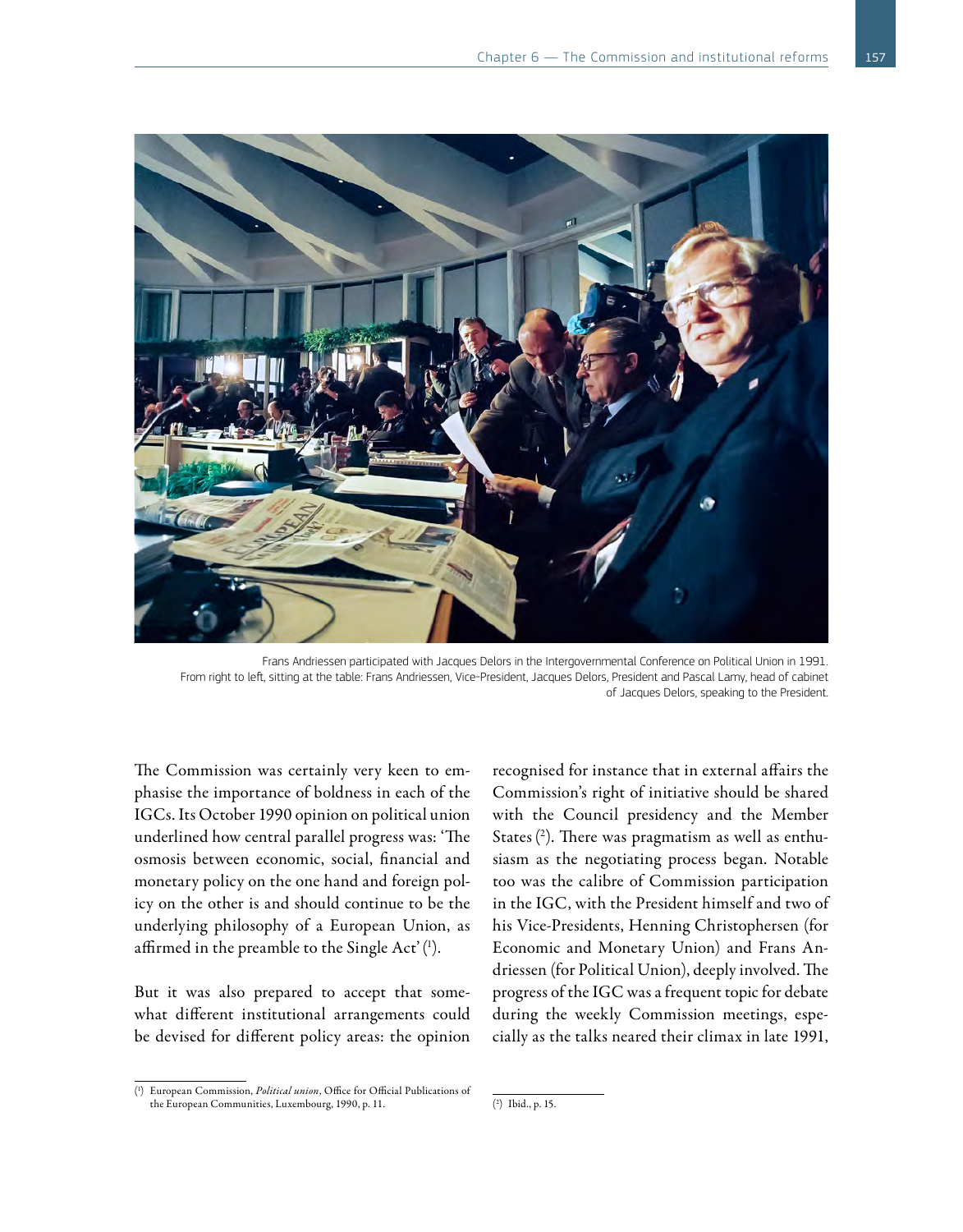## Subsidiarity: the emergence of a new Community term

One of the most striking features of the debate about institutional change in the EC/EU in the 1990s was the prominence of the concept of 'subsidiarity'. First given official status within the EU by Article 3b of the Maastricht Treaty, the term was used extensively during the subsequent decade. And Jacques Delors seems to have played an important role in its emergence as a key idea within the context of European integration.

The Maastricht Treaty article introducing the notion reads as follows:

> '*The Community shall act within the limits of the powers conferred upon it by this Treaty and of the objectives assigned to it therein.*

> *In areas which do not fall within its exclusive competence, the Community shall take action, in accordance with the principle of subsidiarity, only if and in so far as the objectives of the proposed action cannot be sufficiently achieved by the Member States and can therefore, by reason of the scale or effects of the proposed action, be better achieved by the Community.*

*Any action by the Community shall not go beyond what is necessary to achieve the objectives of this Treaty.*'

Subsidiarity was therefore being defined as the idea that power should be exercised at the lowest level of government possible. European action was thus something that should only happen where national measures — or indeed subnational measures — were likely to prove inadequate. Article 3b in other words was intended to reassure governments in the Member States, and perhaps more importantly the European public, that unchecked and unlimited EC/EU interference would not occur.

The concept was not entirely new. First developed in Catholic social doctrine during the 1930s, the term had then been picked up in the debate about German federalism and the relations between the federal government and the *Länder* in post-war West Germany ( 1 ). From there it had edged into the margins of discussions about European integration, appearing

( 1 ) Marquardt, P. D., 'Subsidiarity and sovereignty in the European Union', *Fordham International Law Journal*, Vol. 18, No 2, The Berkeley Electronic Press, New York, 1994, pp. 618-620: [https://](https://pdfs.semanticscholar.org/50f3/0b01ddaed0b31b0206ed3da14e8462476d2e.pdf ) [pdfs.semanticscholar.org/50f3/0b01ddaed0b31b0206ed-](https://pdfs.semanticscholar.org/50f3/0b01ddaed0b31b0206ed3da14e8462476d2e.pdf )[3da14e8462476d2e.pdf](https://pdfs.semanticscholar.org/50f3/0b01ddaed0b31b0206ed3da14e8462476d2e.pdf ) 

notably in the preamble to the European Parliament's draft treaty on European Union in 1984 ( 2 ). But the next move had come from the Commission President. Reportedly influenced by a meeting he had had with German *Länder* leaders in 1988, Delors first used the idea publicly in a speech to the European Parliament in January 1989, before incorporating it into the Commission's institutional suggestions to the intergovernmental conference ( 3 ). Politically the idea was attractive at a time of mounting disquiet about Commission activism and ambition; there were clear limits to how much Delors wanted his institution to do, he appeared to be saying. The idea was well received, with a special working group formed at the intergovernmental conference to explore the concept.

Subsidiarity only grew in importance as the Maastricht Treaty proved difficult to ratify. Revealingly, Delors put the concept at the forefront of his suggestions as to how the Commission should respond to the widespread sense of malaise caused by the Danish rejection of the new treaty and the troubled ratification process in the United Kingdom ( 4 ). Neither the Danish Commissioner nor those from the United Kingdom were wholly convinced that subsidiarity held the key to reversing Euroscepticism in their homelands, but the Commission pressed ahead regardless ( 5 ). In a communication to the Council in October 1992 the Commission placed subsidiarity alongside greater transparency and improved democratic control at the heart of its priorities for the future development of EC legislation ( 6 ). And over subsequent years it would report regularly to the Council on the adaptation of Community legislation to the subsidiarity principle ( 7 ). All directorates-general were also instructed to

<sup>(</sup> 2 ) 'Draft treaty establishing the European Union', *Bulletin of the European Communities*, No 1/2, 1984, pp. 7-28.

<sup>(</sup> 3 ) Schaefer, G. F., 'Institutional choices: the rise and fall of subsidiarity', *Futures*, Vol. 23, No 7, Elsevier, New York, 1991, pp. 681- 694; 'Statement on the broad lines of Commission policy presented by Jacques Delors, President of the Commission, to the European Parliament and reply to the ensuing Parliamentary debate — Strasbourg, 17 and 18 January 1989', *Bulletin of the European Communities Supplement*, No 1, 1989.

<sup>(</sup> 4 ) HAEC, COM(92), Minutes No 1123, second part, meeting of 12 October 1992.

<sup>(</sup> 5 ) HAEC, COM(92), Minutes No 1123, meeting of 12 October 1992.

<sup>(</sup> 6) SEC(92) 1990 final, 27 October 1992, 'The principle of subsidiarity'.

<sup>(</sup> 7) See for example COM(93) 545 final, 24 November 1993, 'Commission report to the European Council on the adaptation of Community legislation to the subsidiarity principle; or COM(94) 533 final, 25 November 1994, 'Report to the European Council on the application of the subsidiarity principle 1994'.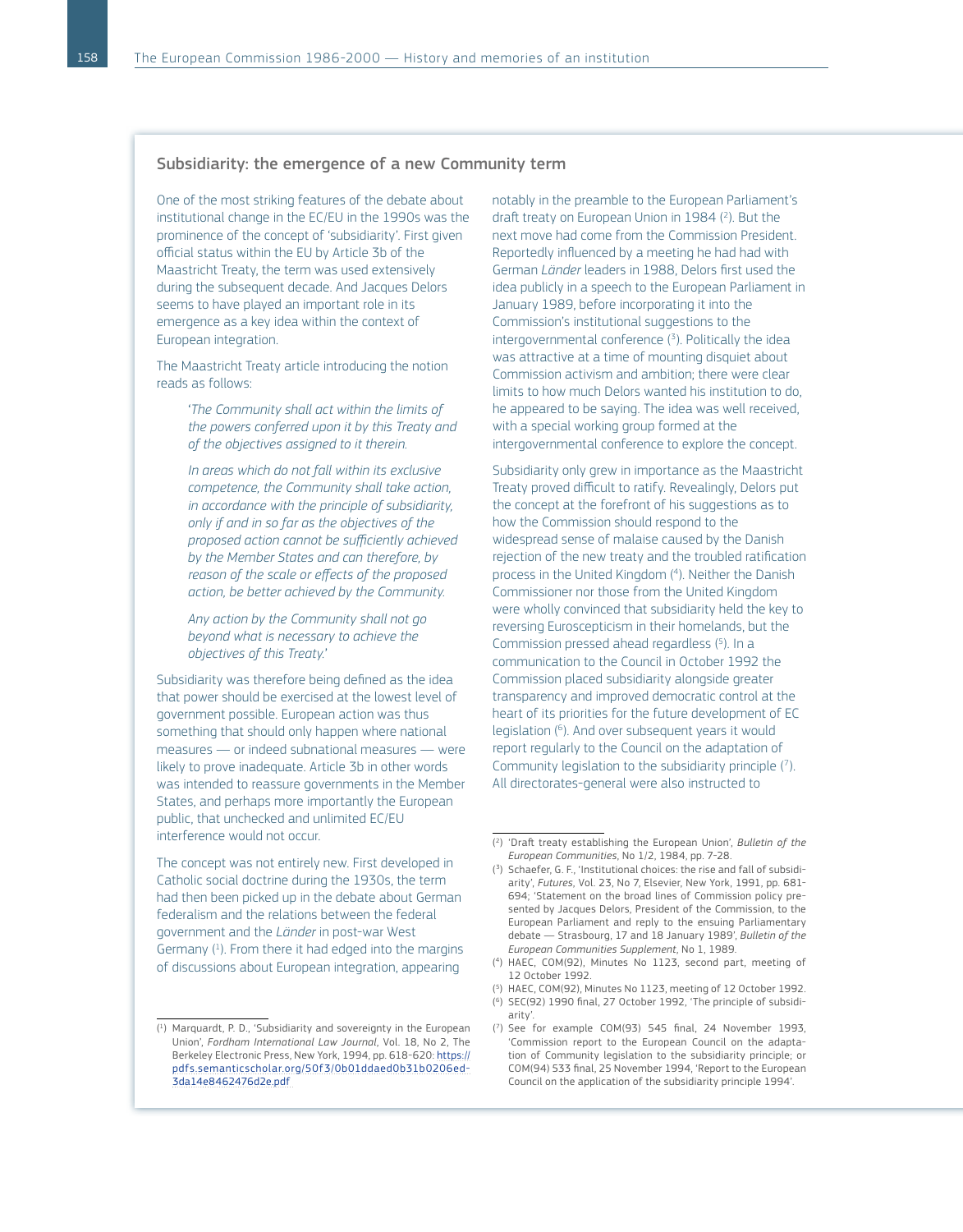demonstrate that their draft proposals did not infringe the principle  $(1)$ . The recognition that the EC/EU should not seek to do more than necessary thus assumed a degree of centrality to Commission thinking, a fact confirmed by the importance that the Santer Commission would attach to the slogan of 'less but better legislation' ( 2 ).

Despite its prominence, however, the idea suffered from a number of problems. First of all opinions varied significantly among the Member States about which areas of policy required European action and which were better left to national governments. A Commission decision in the late 1990s to withdraw a draft directive on the protection of zoo animals in the name of subsidiarity provoked a request from the UK government for EU action in this field  $(3)$ .

Second, as a mechanism to reassure the general public the concept suffered somewhat from being hard to define or grasp. Delors's jest to the European Parliament that he should offer a prize for the person who came up with the most accessible definition pointed to a real underlying problem ( 4 ). It therefore became something that the Commission took very seriously and that influenced what it did and did not do during the last years of the century. And its emergence undoubtedly sheds light on the Commission's growing political awareness that its activism and dynamism during the late 1980s and early 1990s could alarm as well as enthuse the European public. But as a solution to public doubts about EU power it had its limitations, a reality that probably helps explain the term's gradual fall from prominence in the years after 2000.

PIERS LUDLOW

as well as being the subject of at least one 'discussion seminar'( 1 ). Despite the frequent exchange of views and some divergence of opinion, Delors kept a firm hand on the public expression of the Commission's position, for instance taking personal responsibility in the drafting of the document that the Commission submitted in late November 1991 reiterating the institution's priorities and warning against what it saw as the wrong turns that the negotiators were in danger of taking  $(2)$ .

Despite its efforts, however, the treaty outcome was not wholly to the Commission's liking ( 3 ). Both to his Commission colleagues and in public, Delors was able to emphasise much that was positive ( 4 ). In Strasbourg he asserted that: 'An irrevocable, progressive and strict commitment has been made to economic and monetary union' ( 5 ). Similarly, if more surprisingly, he also hailed the 'major step forward' made over defence. And much was made of the potential for advances in the social policy field, albeit among 11 Member States rather than 12 because of the United Kingdom's opt-out. Delors had positive words too about the increase in power of the European Parliament — an important element in making the European project democratically legitimate — and the fact that the Parliament and the Commission would now be coterminous. But he was equally frank about the disappointments: the rules drawn up for the common foreign and security policy were inadequate; qualified majority voting had not been extended sufficiently; and,

<sup>(</sup> 1 ) See for example HAEC, COM(91), Minutes No 1082, second part, meeting of 14 November 1991; COM(91), Minutes No 1084, second part, 27 November 1991; COM(91), Minutes No 1085, 4 December 1991; COM(91), Minutes No 1086, second part, 11 December 1991.

<sup>(</sup> 2 ) Press release IP/91/1063, 'Declaration of the Commission on the two Intergovernmental Conferences on Political Union and on Economic and Monetary Union', 27 November 1991: [http://europa.eu/rapid/press-re](http://europa.eu/rapid/press-release_IP-91-1063_en.htm)[lease\\_IP-91-1063\\_en.htm](http://europa.eu/rapid/press-release_IP-91-1063_en.htm)

<sup>(</sup> 3 ) In his interview for this volume, Jim Cloos (4 July 2016) attributes this disappointment to a failure to cooperate closely with the Luxembourg Presidency.

<sup>(</sup> 4 ) HAEC, COM(91), Minutes No 1086.

<sup>(</sup> 5 ) Extract from Delors's speech to the European Parliament, 12 December 1991: '1991-92 session — Report of proceedings from 9 to 13 December 1991'*, Annex to the Official Journal of the European Communities: Debates of the European Parliament*, No 3-412, p. 232.

<sup>(</sup> 1 ) Information from Nikolaus van der Pas.

<sup>(</sup> 2 ) Interview with Jim Cloos, 4 July 2016.

<sup>(</sup> 3 ) Information from Nikolaus van der Pas.

<sup>(</sup> 4 ) 'President of EU offers prize for definition of term "subsidiarity"': [https://blogs.ec.europa.eu/ECintheUK/president-of-eu-offers](https://blogs.ec.europa.eu/ECintheUK/president-of-eu-offers-prize-for-definition-of-term-subsidiarity)[prize-for-definition-of-term-subsidiarity](https://blogs.ec.europa.eu/ECintheUK/president-of-eu-offers-prize-for-definition-of-term-subsidiarity)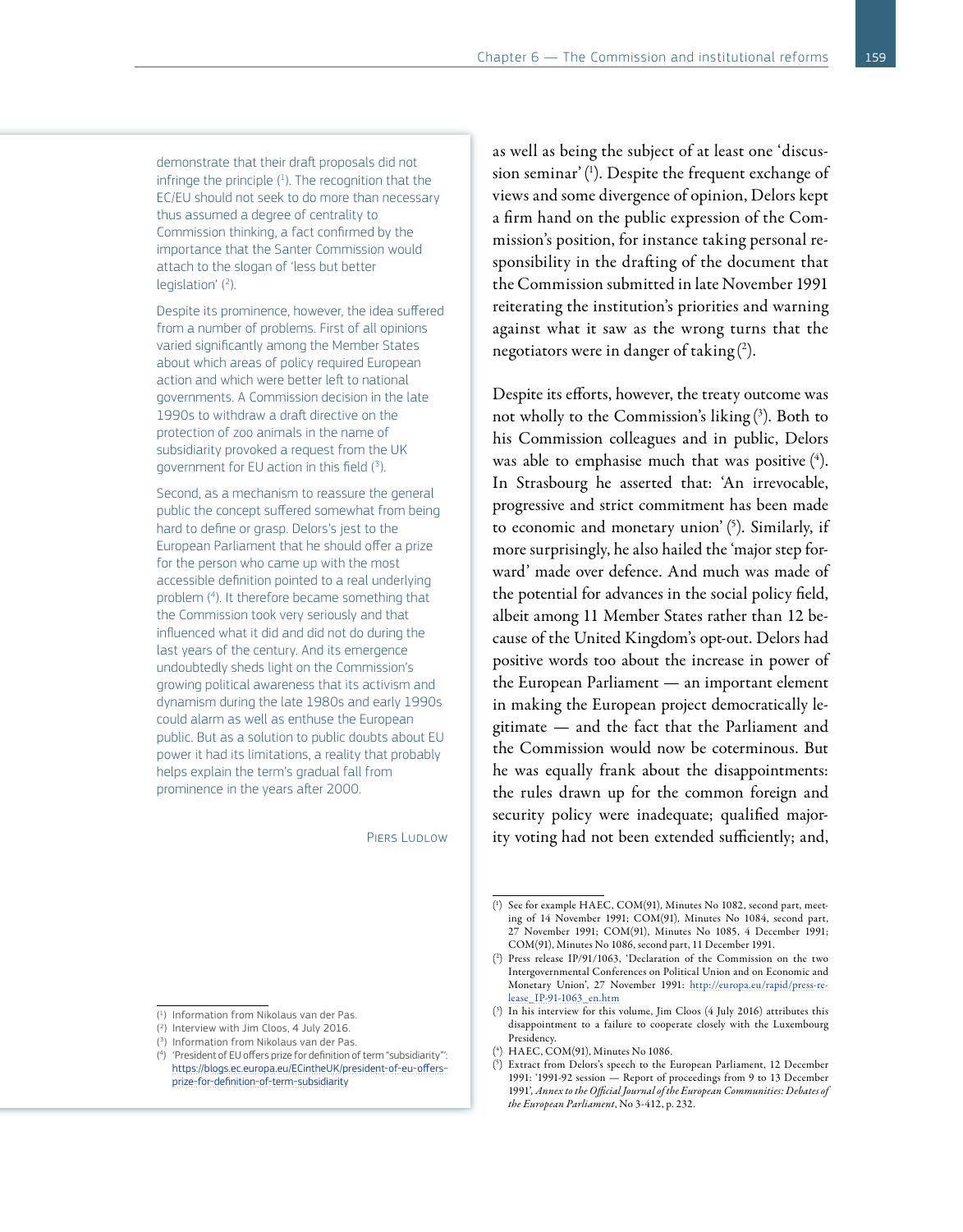most fundamentally, the pillar system, with its much more intergovernmental rules for foreign policy and justice and home affairs, undermined the fundamental unity of the EU structure and risked creating a serious imbalance. Indeed so serious was the imbalance that Delors did not believe that it could endure and would have to be addressed in the new IGC planned for 1996: 'Economic and monetary integration will not be possible without corresponding democratic political integration. I am convinced that, even if a certain imbalance exists at present, monetary union will inevitably be followed by political union. How can we envisage the existence of a powerful independent central bank, controlling a currency used by 340 million people, without corresponding political and democratic developments, without having a European political identity?'( 1 ). Maastricht was an important advance, in other words, but its weaknesses were such that the effort to reform the EC/EU's treaty base would need to continue  $(2)$ 

By the time the 1996 IGC got under way, however, the context was rather less favourable. In place of that surge of European optimism that had characterised the late 1980s and early 1990s, a more despondent mood had set in, marked by economic downturn across the continent, the difficult ratification process of the Maastricht Treaty and strained relations between Europe's larger powers, Germany and France especially ( 3 ). Delors had also left the Commission, and his successor, Jacques Santer, was less forceful in his direction of the institution's engagement with the IGC ( 4 ). Much of the negotiation was delegated to Marcelino Oreja, the Spanish Commissioner, and strong presidential leadership was much less apparent in the

Commission's internal deliberations than it had been under Delors( 5 ).

The Commission's appetite for further institutional change was not diminished by this more gloomy backdrop, however. Rather the reverse indeed, as Santer made clear in his speech outlining the Commission's February 1996 opinion to the European Parliament, since treaty reform could become part of the Commission's push to counter Euroscepticism by making the integration process more relevant to the European citizen.

'That opinion calls, first, for the creation of a citizen's Europe. To achieve this, we first need to promote the European model of society. As I see it, there are five requirements to be met here: strengthening the defence of human rights, consolidating the rule-of-law union, emphasizing the social aspect — in this context, we are calling for the social protocol to be reintegrated into the Treaty — and inserting an "employment" chapter into the Treaty. This point seems to me especially crucial: fine speeches are all very well, but the Union must do more to demonstrate that it regards the fight against unemployment as its priority. I am well aware that merely including such a chapter in the Treaty will not in itself solve the problem. But I am convinced that the insertion of specific provisions will make a contribution to solving it' ( $\delta$ ).

Nor was this just a rhetorical flourish from the Commission President. The internal debates of the Commission when drafting the opinion highlight a widespread desire to use the IGC to address the perceived disconnect between the EU's leaders and

<sup>(</sup> 1 ) Ibid., p. 235.

<sup>(</sup> 2 ) The interview with Giuseppe Ciavarini Azzi (30 September 2016) confirms Delors's disappointment with the treaty.

<sup>(</sup> 3 ) The shock of the Danish 'no' to Maastricht is very clear from HAEC, COM(92), Minutes No 1108.

<sup>(</sup> 4 ) Cloos claims that the Commission did exercise rather more influence 'behind the scenes' than was perceived at the time: interview with Jim Cloos, 4 July 2016.

<sup>(</sup> 5 ) HAEC, PV(96), Minutes No 1279, meeting of 7 February 1996; PV(96), Minutes No 1281, second part, 21 February 1996; PV(96), Minutes No 1282, second part, 28 February 1996; for Oreja's account of his role and motivations see [https://www.cvce.eu/obj/marcelino\\_oreja\\_reform\\_of\\_](https://www.cvce.eu/obj/marcelino_oreja_reform_of_the_eu_a_task_for_society-en-7b2ced6e-700c-4a5b-b91d-5cb8b4bdaef6.html) [the\\_eu\\_a\\_task\\_for\\_society-en-7b2ced6e-700c-4a5b-b91d-5cb8b4bdaef6.](https://www.cvce.eu/obj/marcelino_oreja_reform_of_the_eu_a_task_for_society-en-7b2ced6e-700c-4a5b-b91d-5cb8b4bdaef6.html) [html](https://www.cvce.eu/obj/marcelino_oreja_reform_of_the_eu_a_task_for_society-en-7b2ced6e-700c-4a5b-b91d-5cb8b4bdaef6.html)

<sup>(</sup> 6 ) '1995/96 session — Report of proceedings from 28 to 29 February 1996', *Annex to the Official Journal of the European Communities: Debates of the European Parliament*, No 4-476, p. 3.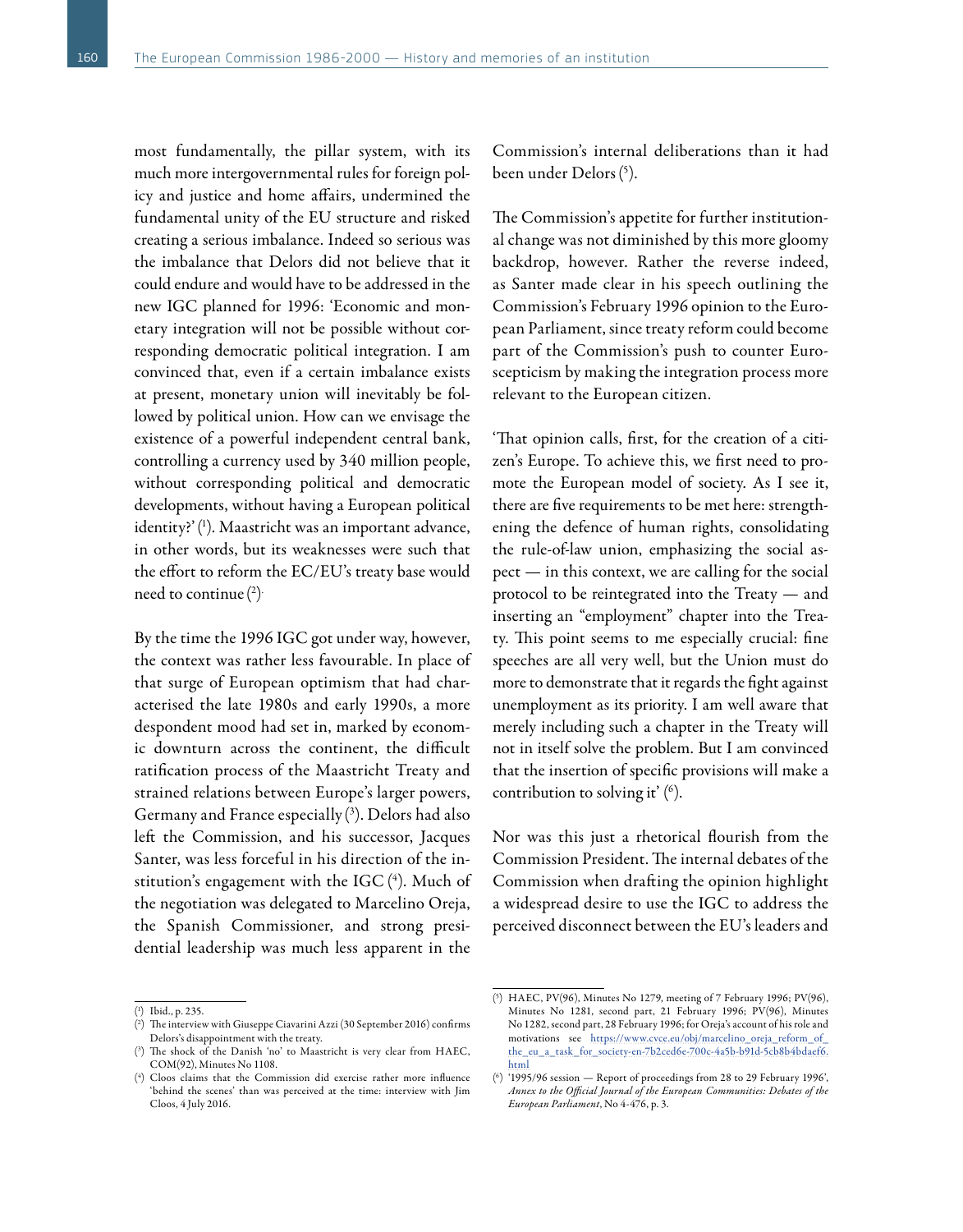

On 12 and 13 December 1997 the European Council in Luxembourg officially launched the enlargement process and initiated a general review of the development of the European Union in order to meet the challenges on the eve of the 21st century. From left to right: Hans van den Broek, Commissioner for External Relations with the Countries of Central and Eastern Europe, the Former Soviet Union and other European Countries, the Common Foreign and Security Policy, Human Rights and External Diplomatic Missions; Jacques Santer, President; Jean-Claude Juncker, Luxembourg Prime Minister and acting Council President; and Jacques Poos, Luxembourg Minister for Foreign Affairs, Foreign Trade and Cooperation.

the wider European population( 1 ). Equally central to the Commission's concerns was the looming challenge of enlargement. This had already lurked in the background of the Commission's preoccupations during the Maastricht negotiations ( 2 ). Five years on, with Austria, Finland and Sweden having already taken their place within the EU, and discussions about membership well under way with multiple central and east European states, it was now very clear that the EU institutions

would have to be substantially reformed so as to be able to cope with the challenges of a Union of 25 or more Member States ( 3 ). The necessary changes would include much greater use of qualified majority voting, changes to the numbers of Commissioners and Members of the European Parliament and improvements in the way the Council presidency functioned ( 4 ). As Santer put it bluntly, 'an ill-prepared enlargement would turn

<sup>(</sup> 1 ) HAEC, PV(96), Minutes No 1279; PV(96), Minutes No 1281.

<sup>(</sup> 2 ) Sir Leon Brittan had, for instance, referred to the prospect of future enlargement: HAEC, COM(90), Minutes No 1028, second part, meeting of 26 September 1990, p. 14.

<sup>(</sup> 3 ) See Chapter 20 'The integration of East Germany and the enlargements'.

<sup>(</sup> 4 ) '1995/96 session — Report of proceedings from 28 to 29 February 1996', p. 4.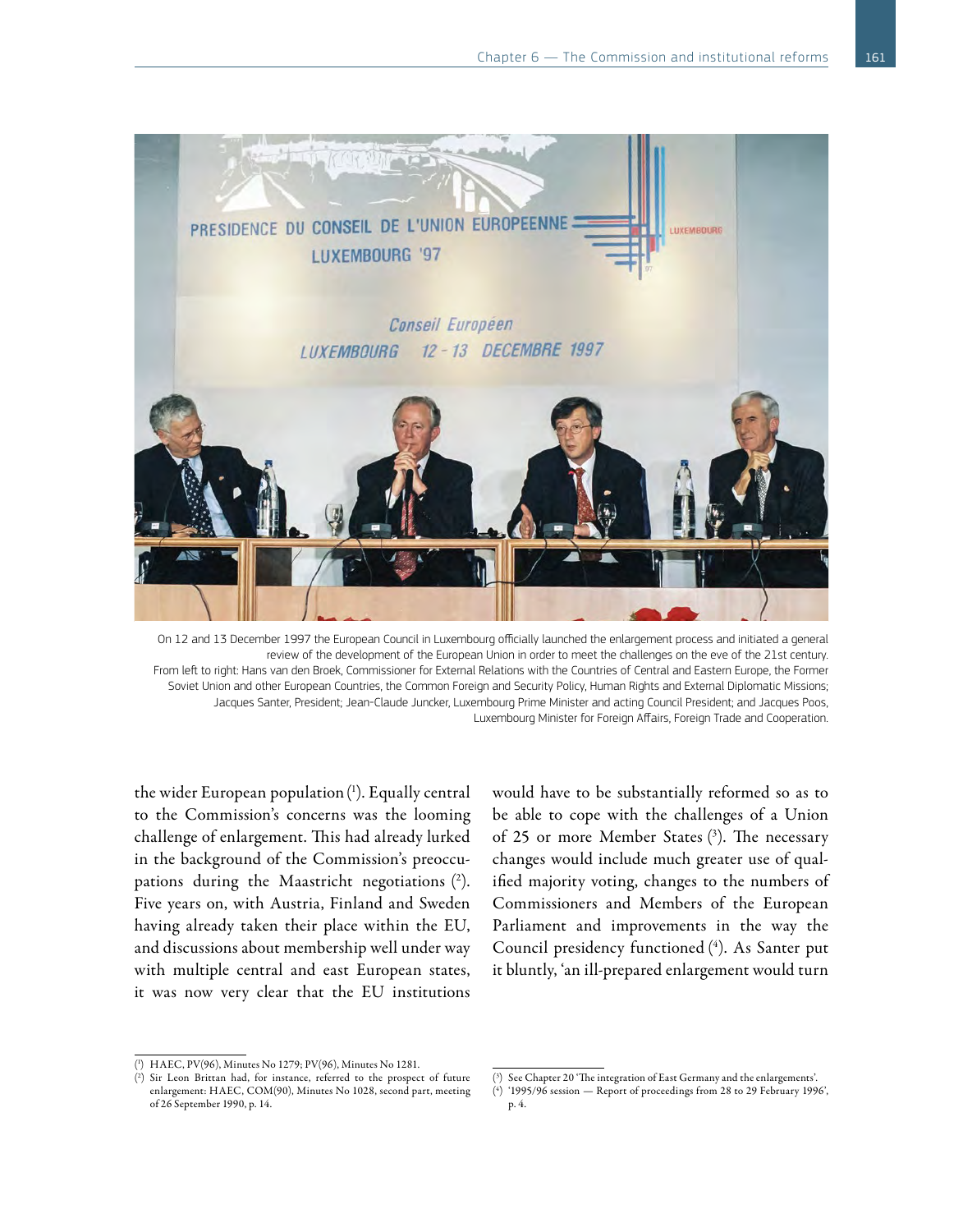

Hoffen auf den Weihnachtsmann

'Waiting for Santa Claus'. After the disappointment of the Treaty of Amsterdam, Romano Prodi, Gerhard Schröder and Jacques Chirac hoped that Christmas would bring them success in institutional reform in Nice in December 2000.

into a nightmare what I think in reality is a historic chance for Europe'( 1 ).

Once more, however, the final outcome of the negotiations fell substantially short of the Commission's hopes. The Treaty of Amsterdam did incorporate substantial progress towards what had become known within the Commission as the 'Amsterdamisation of Schengen' — in other words bringing into the Community proper a great deal of the *acquis* on judicial, police and other forms of internal cooperation that had developed outside of the EU  $(2)$ . Santer welcomed the addition of a new chapter in the treaty on 'employment'( 3 ), and the further growth in the Parliament's powers was also

seen in a positive light ( 4 ). But the treaty fell far short of Commission hopes with regard to the extension of qualified majority voting, the rebalancing of voting rules for qualified majority decisions within the Council of Ministers and the question of how many Commissioners there should be in an enlarged EU ( $^{\rm 5)}$ . If the institutions of the European Union were to be ready to meet the challenge of enlargement, a further round of treaty change would be needed.

The task of preparing for what would become the Treaty of Nice would fall to Romano Prodi and his colleagues. Like Santer, but unlike Delors, the new President entrusted the main responsibility for representing the Commission's stance at the IGC to one of his Commissioners, Michel Barnier. The College as a whole, however, continued to review the issue on frequent occasions (6). And the Commission's starting position was firm. As Prodi made clear at the IGC's opening ceremony in February 2000, 'we cannot expand from 15 to 28 members simply by patching things up. Decisive solutions must be found, otherwise the Union can only get weaker. For example, I genuinely believe that, with 28 members, any areas that are still decided by unanimity will be condemned to stagnation' ( 7 ). The President returned to the charge in October, warning of the dangers of creeping intergovernmentalism and reiterating that an EU

<sup>(</sup> 1 ) Santer's speech on eve of Amsterdam Council: '1997/98 session — Report of proceedings from 9 to 13 June 1997', *Annex to the Official Journal of the European Communities: Debates of the European Parliament*, No 4-502, p. 116.

<sup>(</sup> 2 ) Interview with Francisco Fonseca Morillo, 15 February 2017.

<sup>(</sup> 3 ) This had been the issue most emphasised by Santer in his letter to European Council members on the eve of the Amsterdam meeting[: http://www.cvce.](http://www.cvce.eu/obj/letter_from_jacques_santer_to_the_heads_of_state_or_government_of_the_member_states_10_j%20une_1997-en-fec05b0a-df46-4cb9-a400-b91e8385316a.html) eu/obj/letter\_from\_jacques\_santer\_to\_the\_heads\_of\_state\_or\_govern[ment\\_of\\_the\\_member\\_states\\_10\\_j une\\_1997-en-fec05b0a-df46-4cb9](http://www.cvce.eu/obj/letter_from_jacques_santer_to_the_heads_of_state_or_government_of_the_member_states_10_j%20une_1997-en-fec05b0a-df46-4cb9-a400-b91e8385316a.html)[a400-b91e8385316a.html](http://www.cvce.eu/obj/letter_from_jacques_santer_to_the_heads_of_state_or_government_of_the_member_states_10_j%20une_1997-en-fec05b0a-df46-4cb9-a400-b91e8385316a.html)

<sup>(</sup> 4 ) See Santer's speech at the signing ceremony in October: Speech/97/200, 'Speech by Jacques Santer, President of the European Commission: Signature of the Treaty of Amsterdam', Amsterdam, 2 October 1997: [http://europa.eu/rapid/press-release\\_SPEECH-97-200\\_fr.htm](http://europa.eu/rapid/press-release_SPEECH-97-200_fr.htm)

<sup>(</sup> 5 ) The most detailed assessment of the treaty is in Michel Petite's note to the members of the Commission: HAEU, DORIE 540, SEC(97) 1411, 7 July 1997, 'Note for the members of the Commission'.

<sup>(</sup> 6 ) HAEC, PV(2000), Minutes No 1463, meeting of 26 January 2000; PV(2000), Minutes No 1470, 14 March 2000; PV(2000), Minutes No 1471, 21 March 2000; PV(2000), Minutes No 1487, 12 July 2000; PV(2000), Minutes No 1492, 20 September 2000; PV(2000), Minutes No 1494, 4 October 2000; PV(2000), Minutes No 1498, 31 October 2000; PV(2000), Minutes No 1501, 22 November 2000; PV(2000), Minutes No 1503, 6 December 2000.

<sup>(</sup> 7 ) Speech/00/40, 'Romano Prodi, President of the European Commission: Opening of the IGC', General Affairs Council, Brussels, 14 February 2000: [http://europa.eu/rapid/press-release\\_SPEECH-00-40\\_en.htm](http://europa.eu/rapid/press-release_SPEECH-00-40_en.htm)